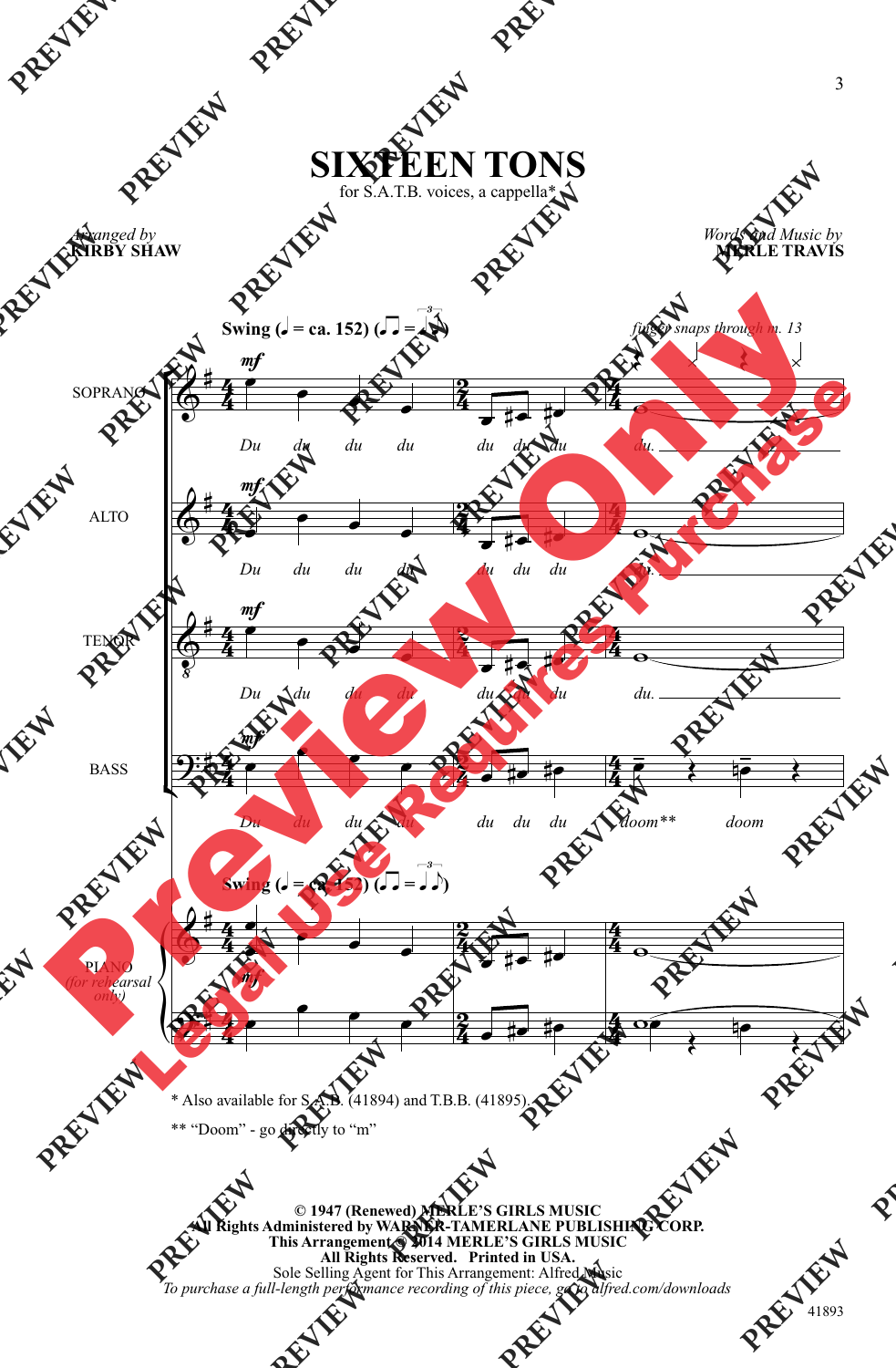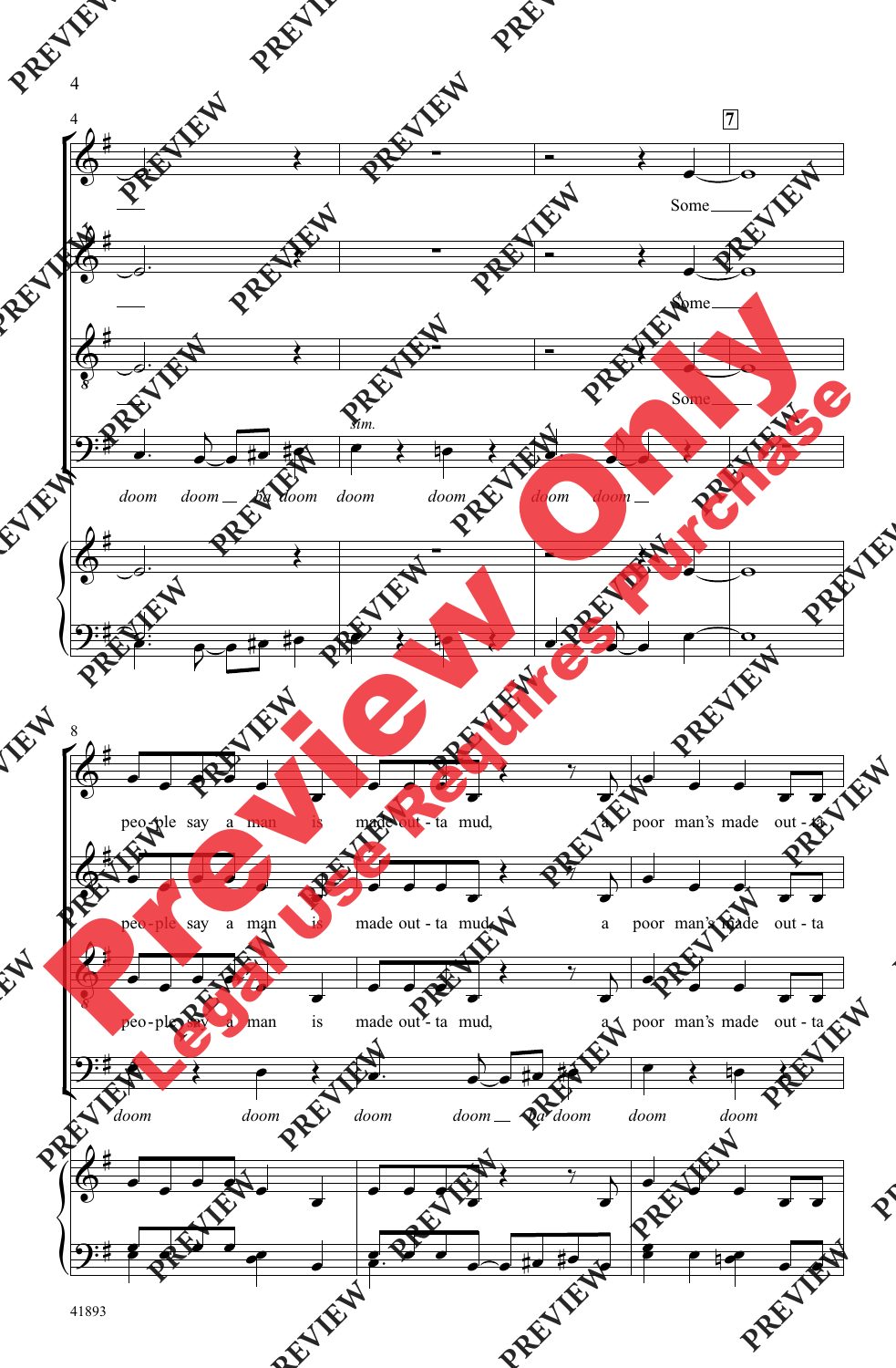

5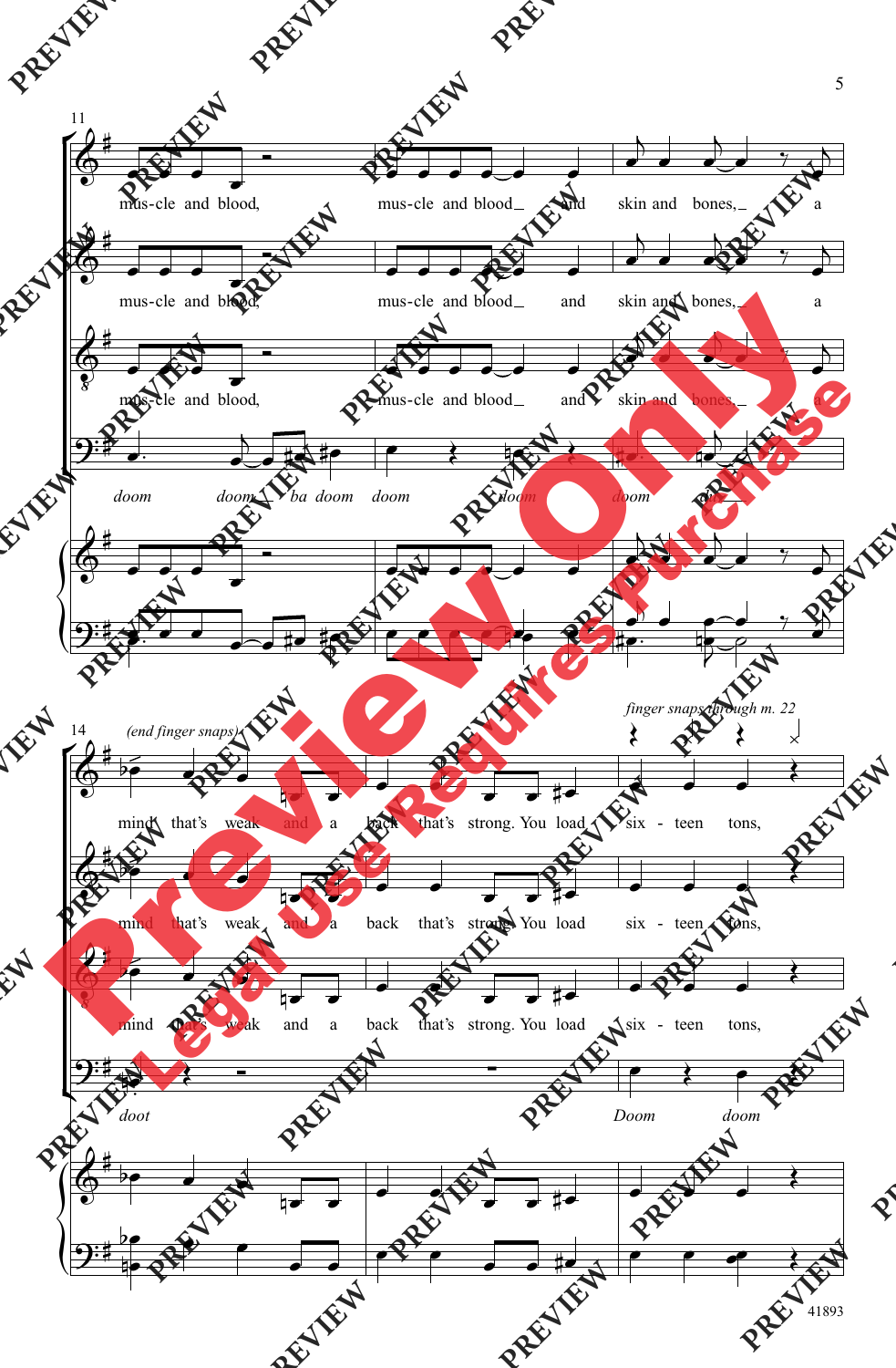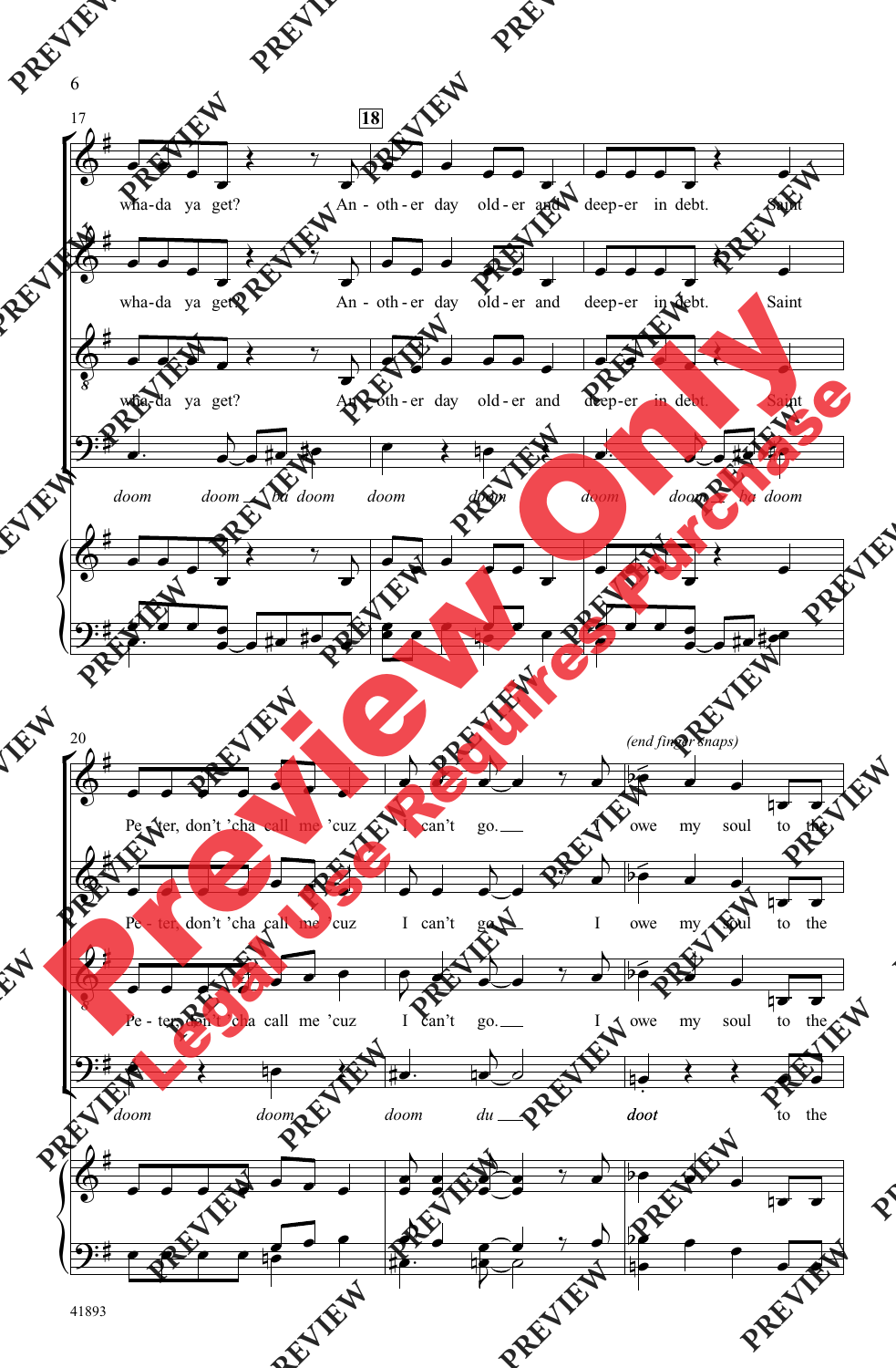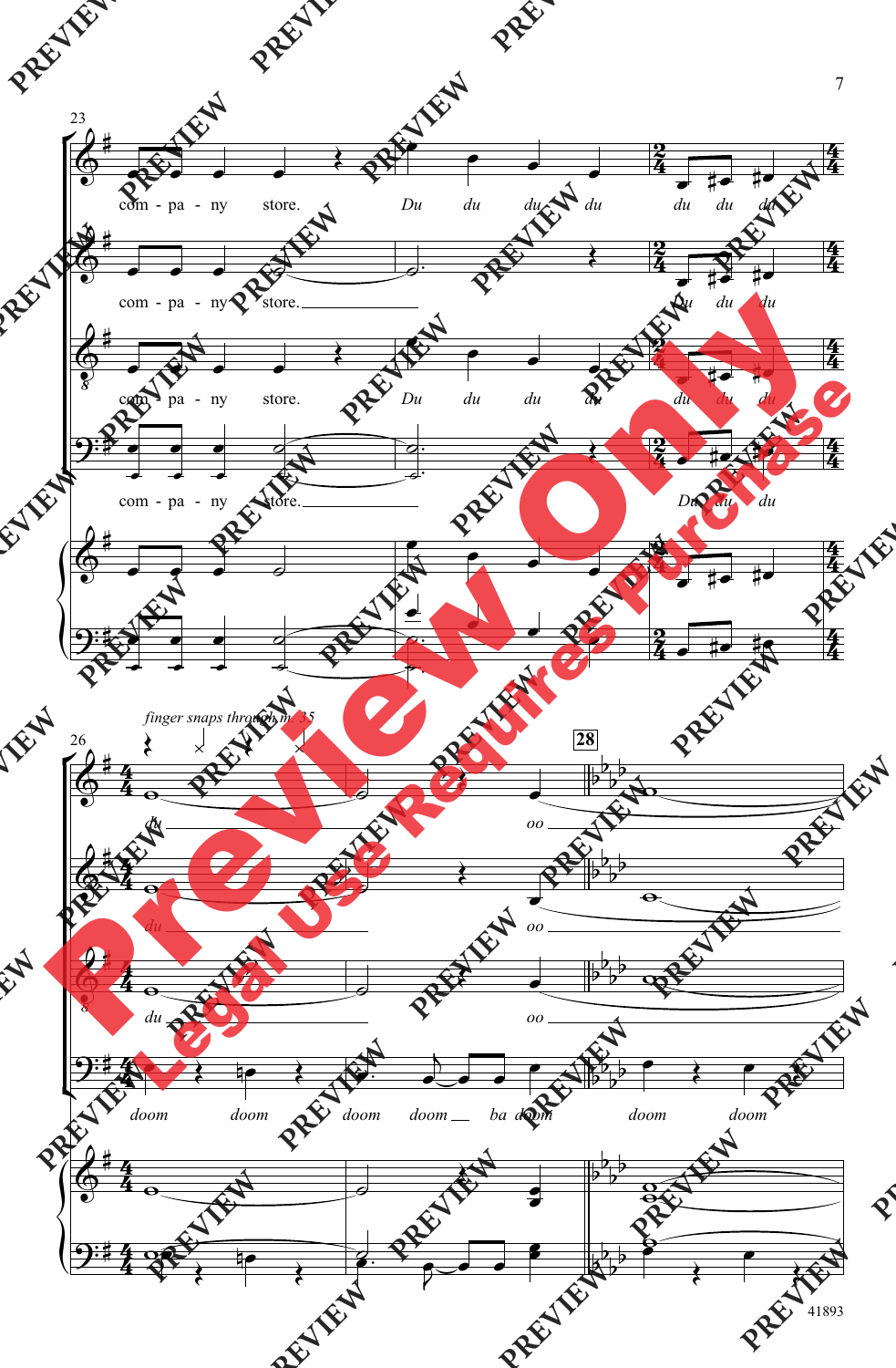

<sup>41893</sup>

8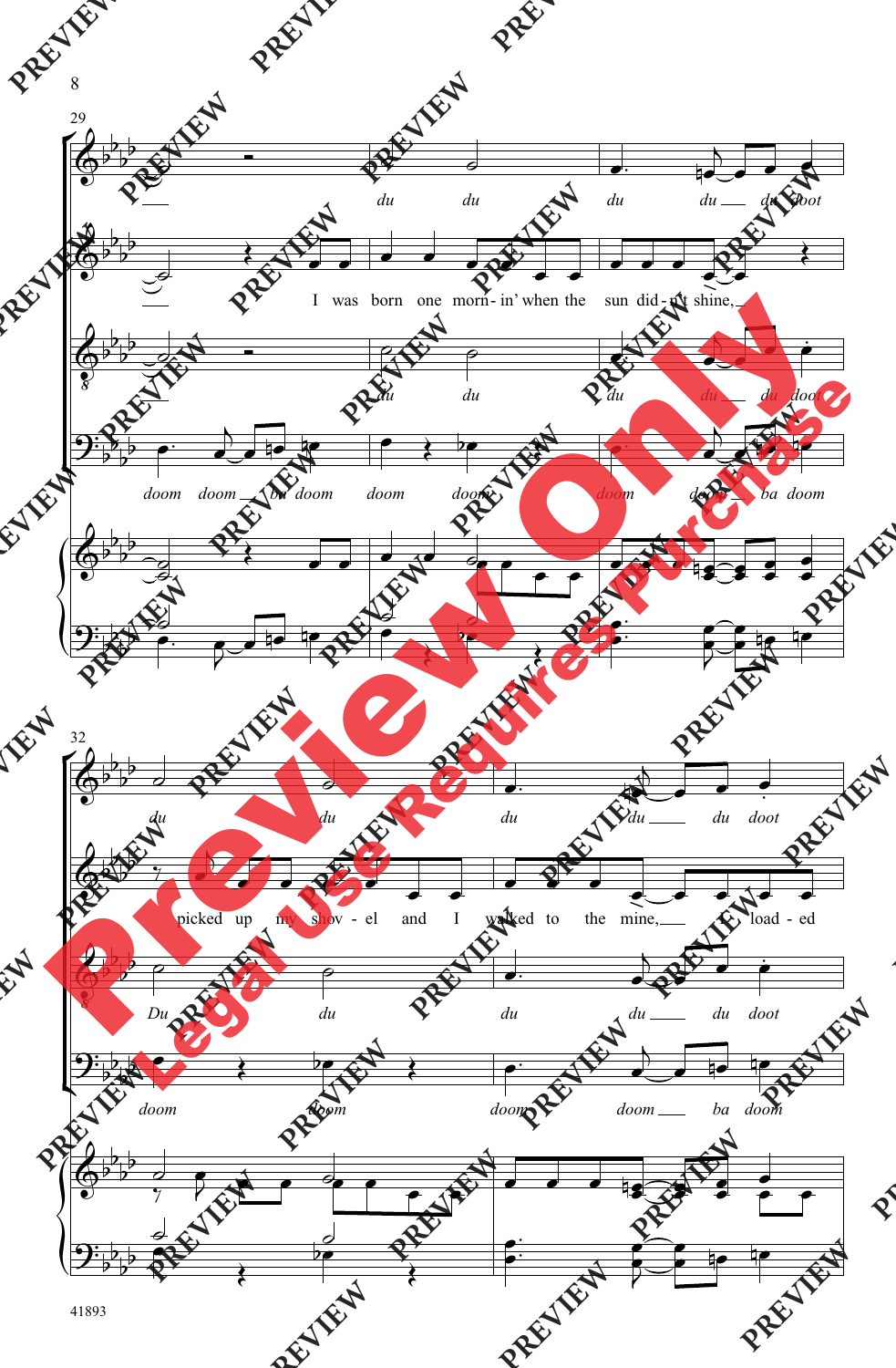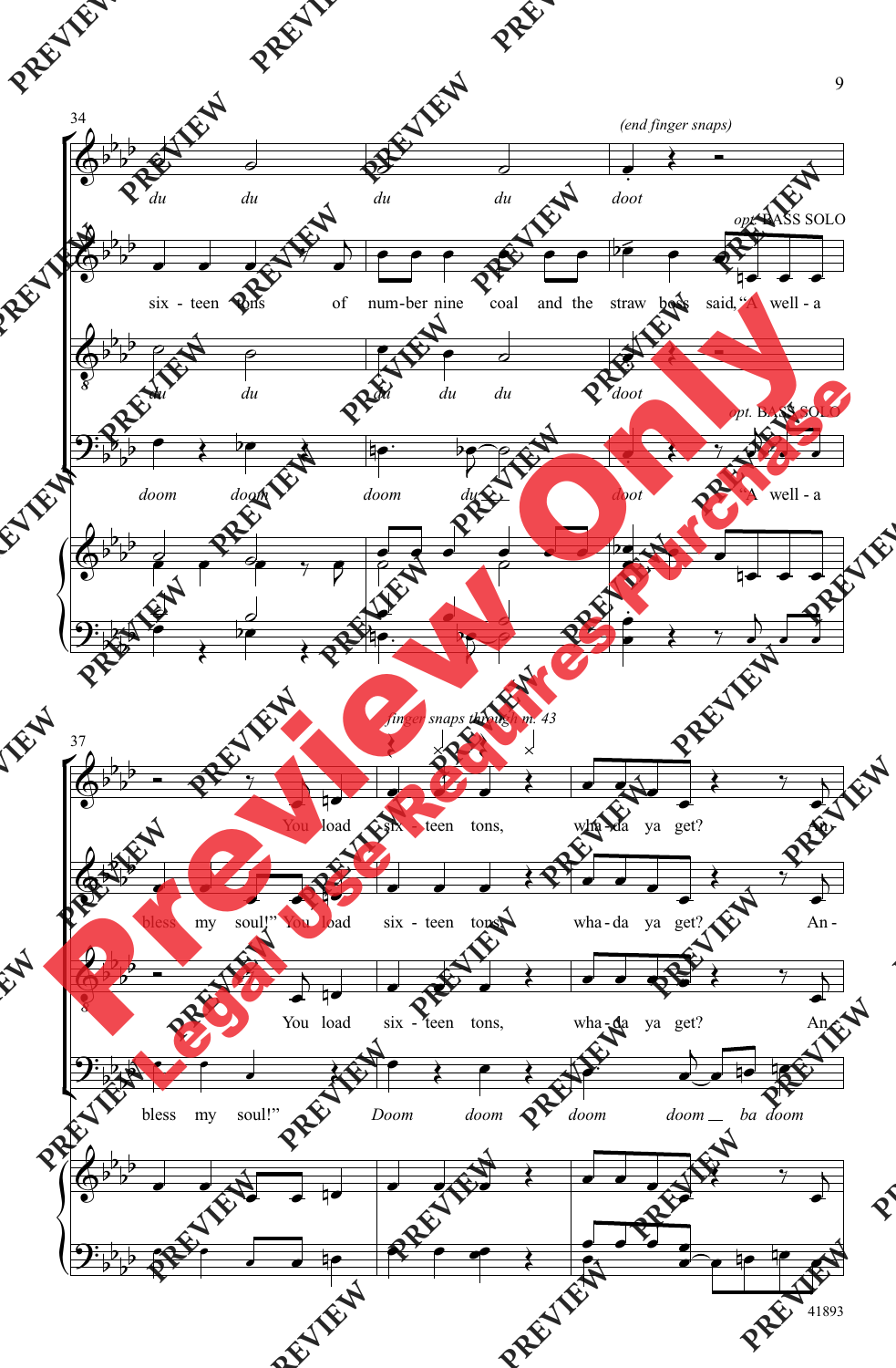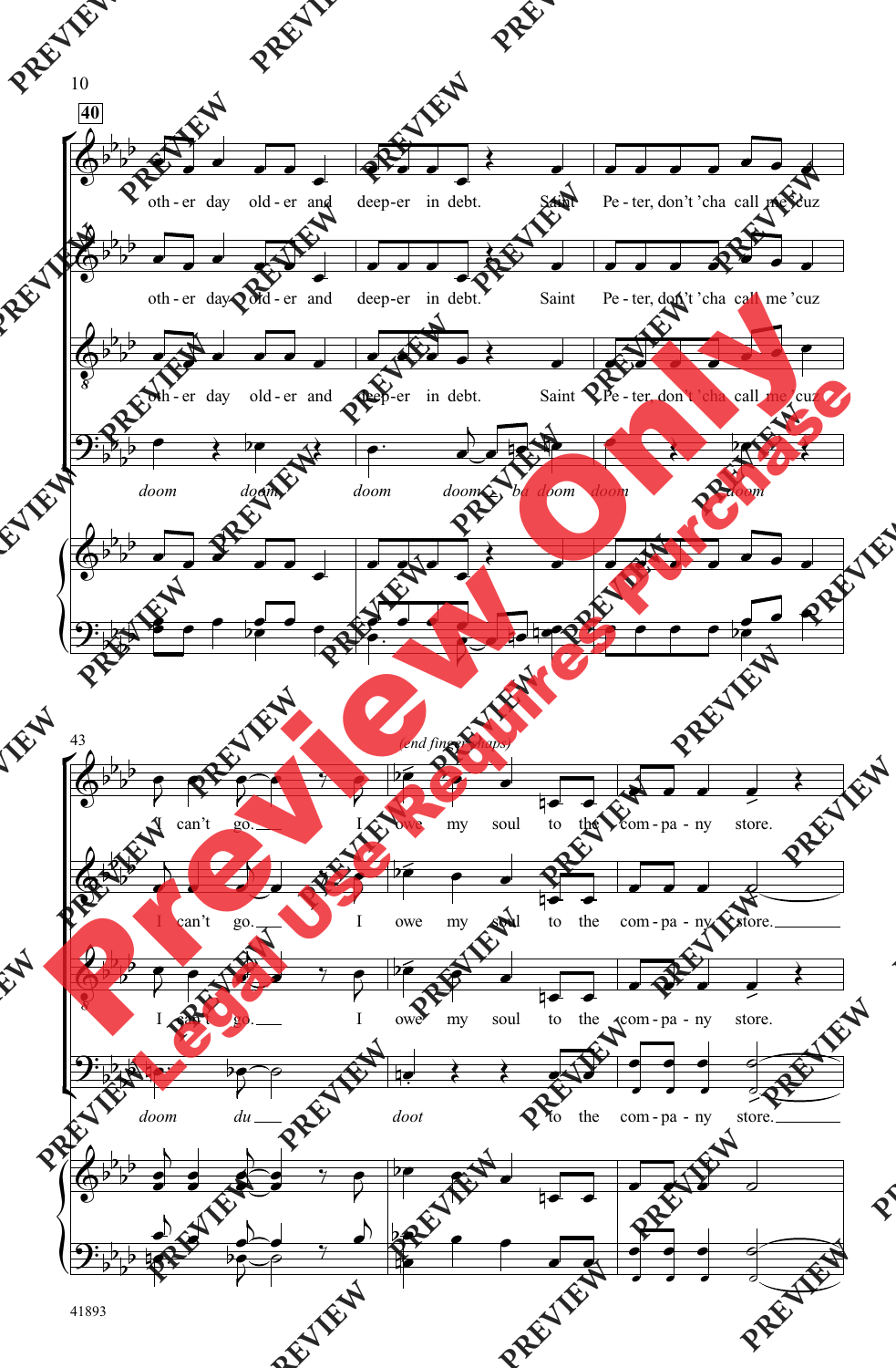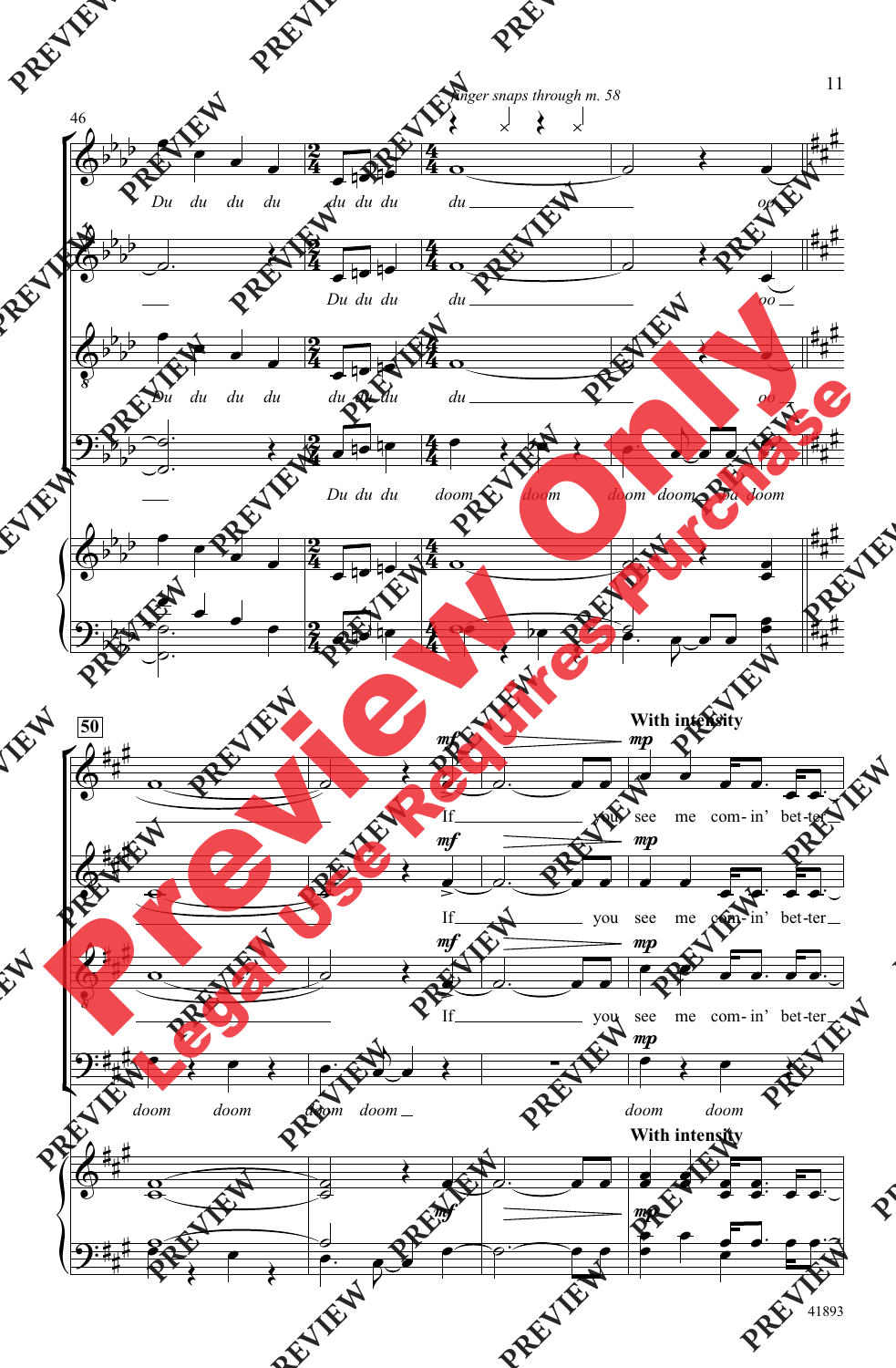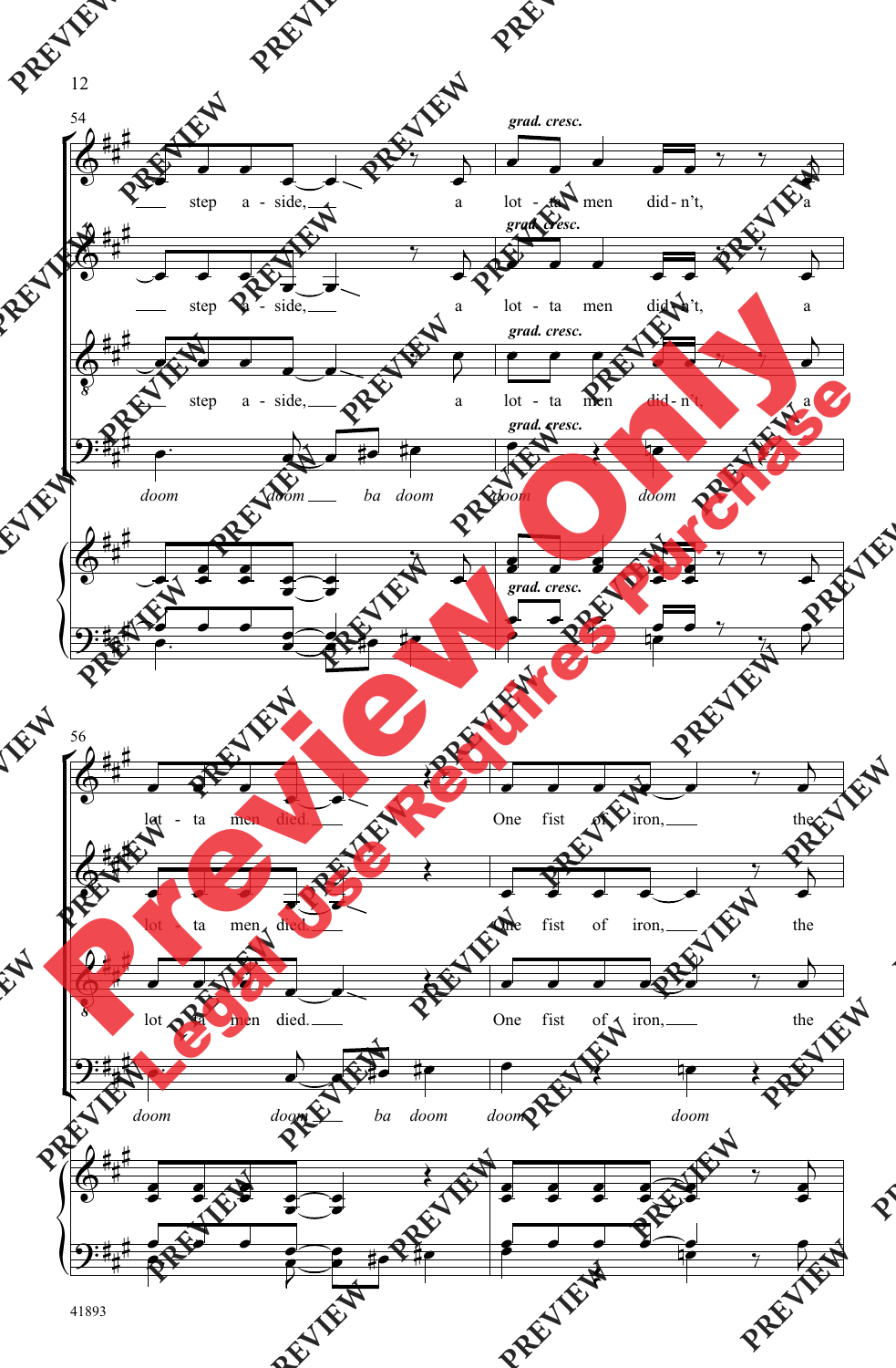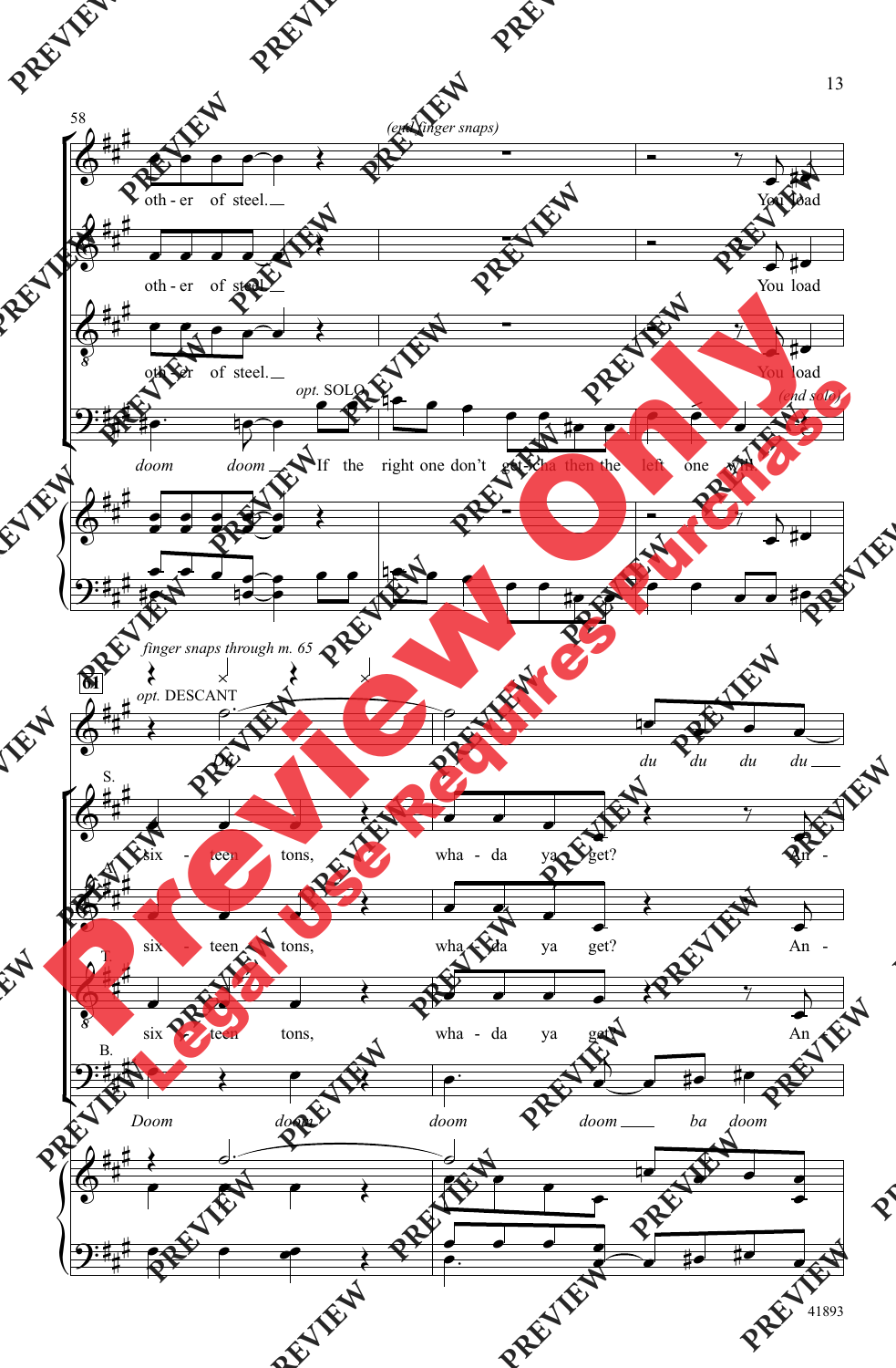

41893